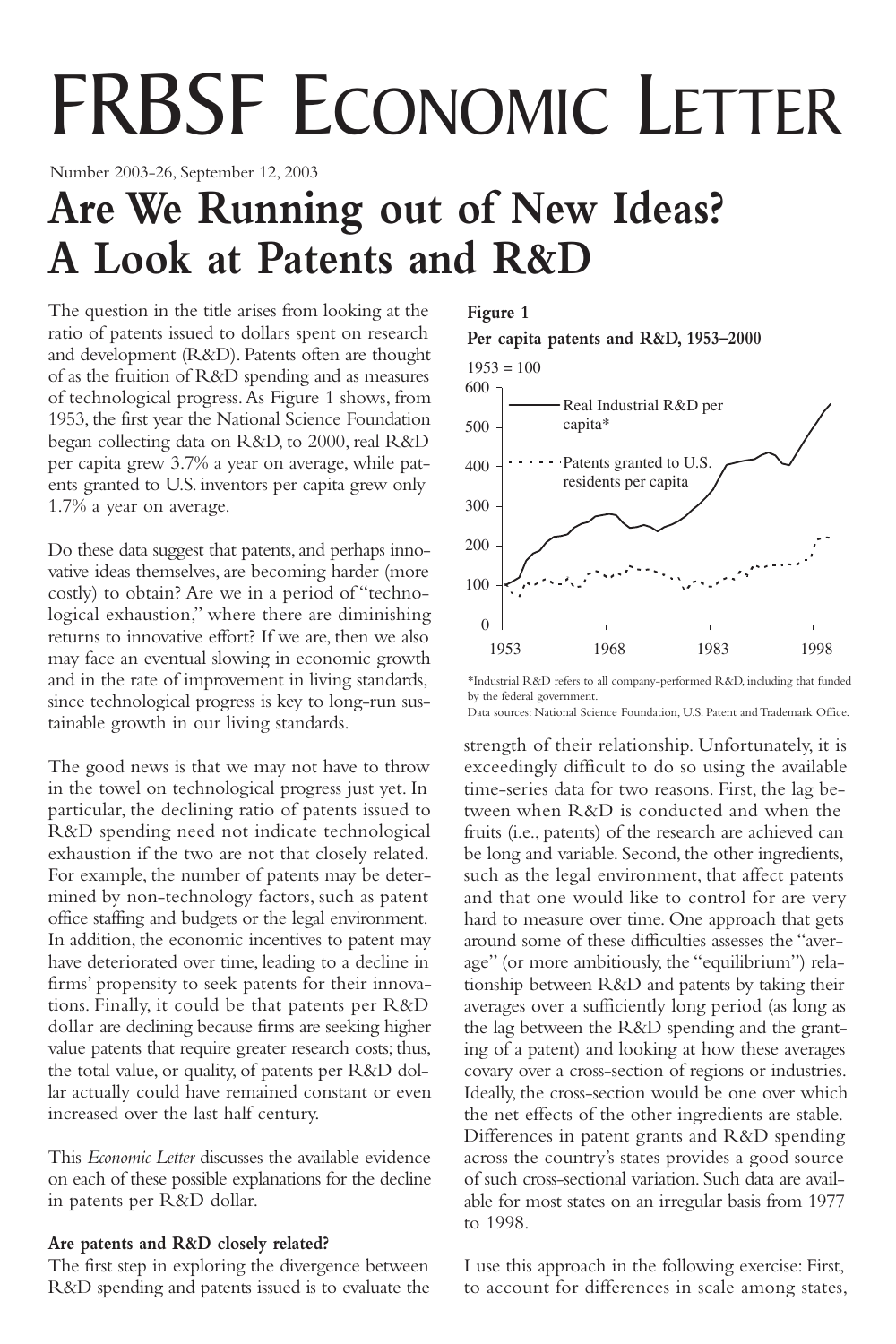I divide both patents and R&D for each state and each year by the number of workers in that state in that year. Second, I take the average of each of these variables (in logs) over 1977 to 1998. Finally, I regress average log patents per worker on average log R&D per worker over a panel of 37 states with data over this period.This is known as a "between" regression since it focuses on the variation between cross-sectional units rather than within them over time. Figure 2 shows a scatterplot of the average log patents per worker plotted against the average log R&D per worker for 1977–1998.The line through the points represents the linear regression.

The figure suggests a very strong relationship between patents and R&D at the state level. Specifically, the regression results indicate that 74% of the cross-state differences in patents per worker can be explained by cross-state differences in R&D per worker.The state-level results are consistent with the results in Bound (1984), finding that R&D spending explains a great deal of the cross-sectional variation in patents using firm-level data. R&D does appear to be a very important determinant of patents.

Nevertheless, other factors that do not vary across states but that do vary over time also could be important and could have changed in ways that have contributed to the diverging trends in patents and R&D.The next section takes a look at those factors.

#### **Have the legal or bureaucratic environments changed?**

A potentially important factor affecting the trend in patents is the legal environment. Patents are only as valuable as their enforceability in the courts. Over the past half century, U.S. patent law changes have been relatively few and relatively minor—except for one major development in 1982.That year, the Ninth Federal Circuit Court of Appeals was established to handle all of the nation's patent litigation appeals. Before then, patent appeals were handled by the Appeals Courts for the local Districts, which varied in terms of their toughness on enforcing patent infringement.At the time of its establishment, the Ninth Circuit was generally expected to be "pro-patent," and indeed, to this day it continues to have a "pro-patent" reputation.Thus, if anything, this legal environment change would have increased the ratio of patents to R&D spending.

Another factor affecting patents is bureaucratic changes at the U.S. Patent and Trademark Office (PTO). Griliches (1990) showed that while the

### **Figure 2 The R&D–patent relationship across U.S. states (1977–1998)**

Patents per worker



Data are expressed in natural logarithms and averaged over 1977-1998.

fraction of patent applications eventually granted remained roughly constant at 65% on average over the period 1947–1989, fluctuations in the PTO's budget have had substantial effects on the average lag between application and grant. Increases in this lag can deter inventors from applying for patents since it reduces their value. However, over the period 1947–1989, Griliches finds no evidence of a positive trend in the average lag length. So it does not appear that the ratio of patents to R&D spending has been substantially affected by bureaucratic changes.

#### **Has the propensity to patent changed?**

Another potential explanation of the trend in declining patents per R&D expenditure is that the "propensity to patent" may be declining.That is, firms may be relying less and less on patents as a mechanism for appropriating returns from their R&D investments.This could occur because the nature of innovations is changing in such a way that patents are becoming less effective appropriation mechanisms.The available evidence on this hypothesis is limited but supportive. Based on results from two separate surveys of U.S. R&D labs conducted in 1983 and 1994, Cohen, Nelson, and Walsh (2000) report that patents appear to be considered less effective by lab managers as an appropriation mechanism in the later survey than in the earlier survey, suggesting that the propensity to patent may well be declining.

#### **Has the quality of patents gone up?**

A third possible factor behind the decline in patents per R&D dollar is that ideas, codified in patents, are increasing in quality, that is, in social value.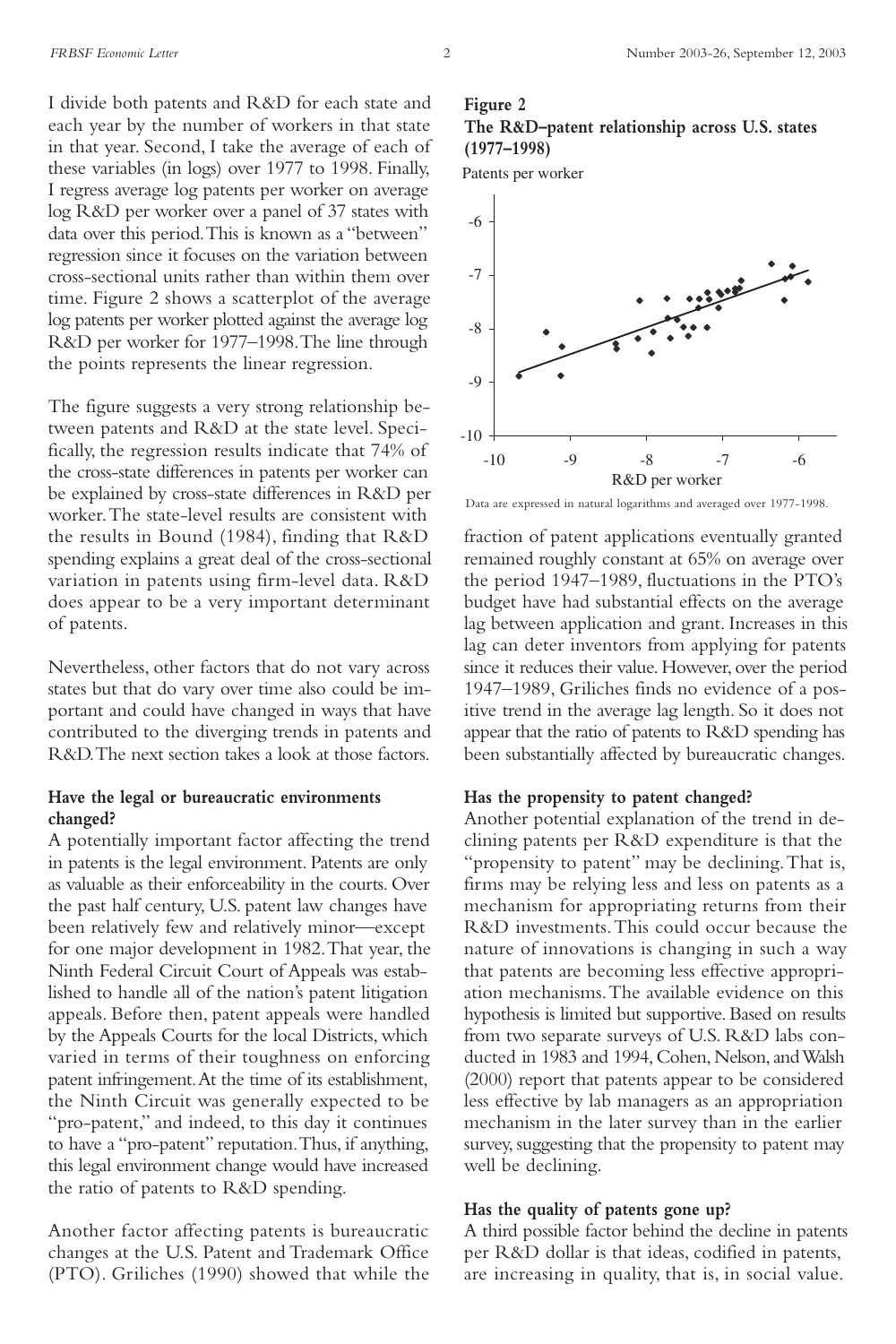Therefore, even though the extensive margin of innovation—patent counts—is growing slower than R&D spending, the intensive margin—quality per patent—could be growing faster than R&D spending; and the product of the two—total patent quality—could, in fact, be growing as fast or faster than R&D spending. Indeed, there is some evidence supporting this notion. In the economic literature on patents, the number of times a patent is cited by other patents often is used as an indicator of the social value of the patent, which, of course, is unobserved and can vary quite a bit from patent to patent. Hall, Jaffe, and Trajtenberg (2002) find that the average number of citations (of other U.S. patents) made by a patent increased around 3.3% a year from 1975–1999. Ideally, we would instead like to know the trend in the average number of citations received by a patent over this period. However, since citations are made many years into the future—the citation lag is typically around 15 years —we do not yet know how many citations will eventually be received by recent patents.Nonetheless, over long periods of time, the trend in citations made and citations received must be equal.Thus, if we weighted patents by the number of citations they receive, they may, in fact, be keeping up with or even outpacing real R&D spending.

#### **Conclusion**

It appears that the decline in patents per real R&D expenditure over the last half century may not be as distressing as it initially seems.The cross-state regression discussed above suggests that the number of patents is, on average, determined by R&D, lending credence to the notion that patent counts are useful indicators of technological change over extended periods of time. However, they are not perfect indicators. Simple patent counts miss some

dimensions of technological change.And it appears that these other dimensions actually have increased in recent decades. First, there is tentative evidence that firms are increasingly moving away from patents as a means of appropriating returns from their R&D investments and toward other means, such as secrecy. Second, the number of citations received by the average patent has increased over the last couple of decades, suggesting that the social value of the average patent has increased.The possibility that more and more technological change is not being patented and that the "size" of the technological change codified in the average patent is increasing leaves open the possibility that the relationship between research input and true technology output has not changed over time.

# **Daniel Wilson Economist**

#### **References**

- Bound, John. 1984. "Who Does R&D and Who Patents?" In *NBER Conference Report*, ed. Zvi Griliches, pp. 21–54. Chicago: University of Chicago Press.
- Cohen,Wesley M., Richard R. Nelson, and John P. Walsh. 2000."Protecting Their Intellectual Assets: Appropriability Conditions and Why U.S. Manufacturing Firms Patent (or Not)." NBER Working Paper 7552 (February).
- Griliches, Zvi. 1990."Patent Statistics as Economic Indicators: A Survey." *Journal of Economic Literature* 28 (December) pp. 1661–1707.
- Hall, Bronwyn H.,Adam B. Jaffe, and Manuel Trajtenberg. 2002."The NBER Patent-Citations Data File: Lessons, Insights, and Methodological Tools." In *Patents, Citations, and Innovation*, eds.Adam Jaffe and Manuel Trajtenberg, pp. 403–459. Cambridge, MA: MIT Press.